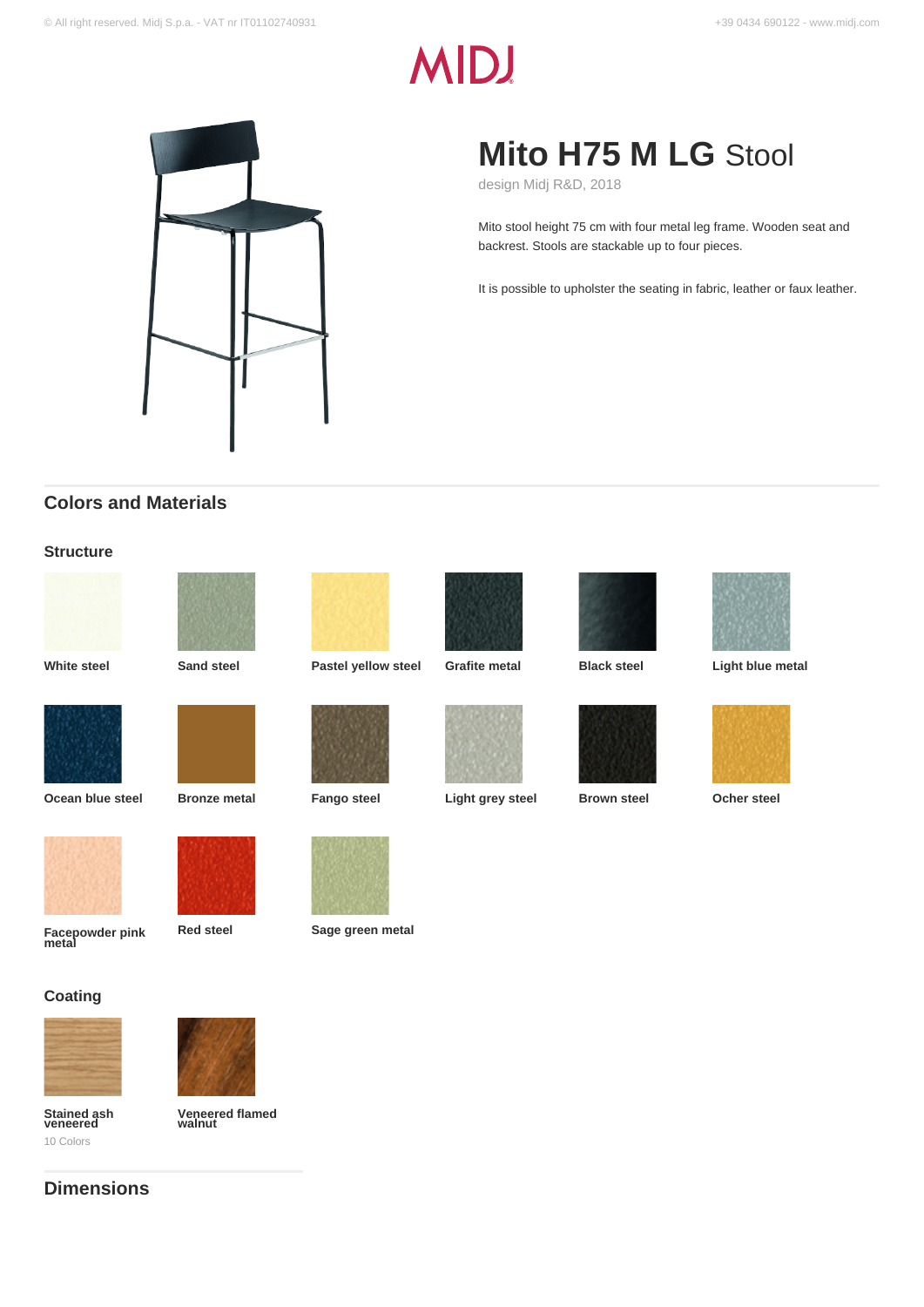

**cm inch**

# **Volumetric Details**

**Weight** 8.5 Kg **Volume** 0.27 mc **Package** 1 **Stackable** 4 pieces

# **Materials Certifications**

**A** 103 40.6 **B** 46 18.1 **C** 51 20.1 **D** 75 29.5

#### **Stained ash veneered**

Veneered woods are the result of a process of gluing extremely thin sheets of wood applied to various types of supports to produce furnishing elements, which have a similar appearance to solid wood, but with better performance in terms of resistance to woodworms, lightness and greater stability over time. If exposed to light, and in any case with the passage of time, the color of the veneer changes. It may happen that furniture of the same color purchased after some time, show color differences. Upon request, the veneered parts can be supplied with certified origin from forests managed in a correct and responsible manner, according to the rigorous environmental standards established by the FSC circuit.

#### CLEANING AND MAINTENANCE

For ordinary cleaning of veneered woods, use a cloth moistened with neutral soap well diluted in water or specific products. Always dry after each application with a dry cloth or paper towel. Do not use abrasive products. In case of accidental spills of substances or liquids, immediately dab the wood with paper towel or with a dry and clean cloth. Avoid proximity to heat sources. Evenly expose the veneered woods to light, for example by periodically opening the table extensions that are stored inside the structure, or by moving any object placed on the surface, such as vases and accessories.

These tips are cleaning recommendations and do not guarantee complete stain removal.

We recommend that you always test the cleaning method on a hidden part of the item to check the resistance of the color.

Colour samples are to be considered approximate for each product. Slight color differences between a lot and the other are to be considered normal.

#### **Materials Certifications**

#### **Veneered flamed walnut**

Veneered woods are the result of a process of gluing extremely thin sheets of wood applied to various types of supports to produce furnishing elements, which have a similar appearance to solid wood, but with better performance in terms of resistance to woodworms, lightness and greater stability over time. If exposed to light, and in any case with the passage of time, the color of the veneer changes. It may happen that furniture of the same color purchased after some time, show color differences. Upon request, the veneered parts can be supplied with certified origin from forests managed in a correct and responsible manner, according to the rigorous environmental standards established by the FSC circuit.

#### CLEANING AND MAINTENANCE

For ordinary cleaning of veneered woods, use a cloth moistened with neutral soap well diluted in water or specific products. Always dry after each application with a dry cloth or paper towel. Do not use abrasive products. In case of accidental spills of substances or liquids, immediately dab the wood with paper towel or with a dry and clean cloth. Avoid proximity to heat sources. Evenly expose the veneered woods to light, for example by periodically opening the table extensions that are stored inside the structure, or by moving any object placed on the surface, such as vases and accessories.

These tips are cleaning recommendations and do not guarantee complete stain removal. We recommend that you always test the cleaning method on a hidden part of the item to check the